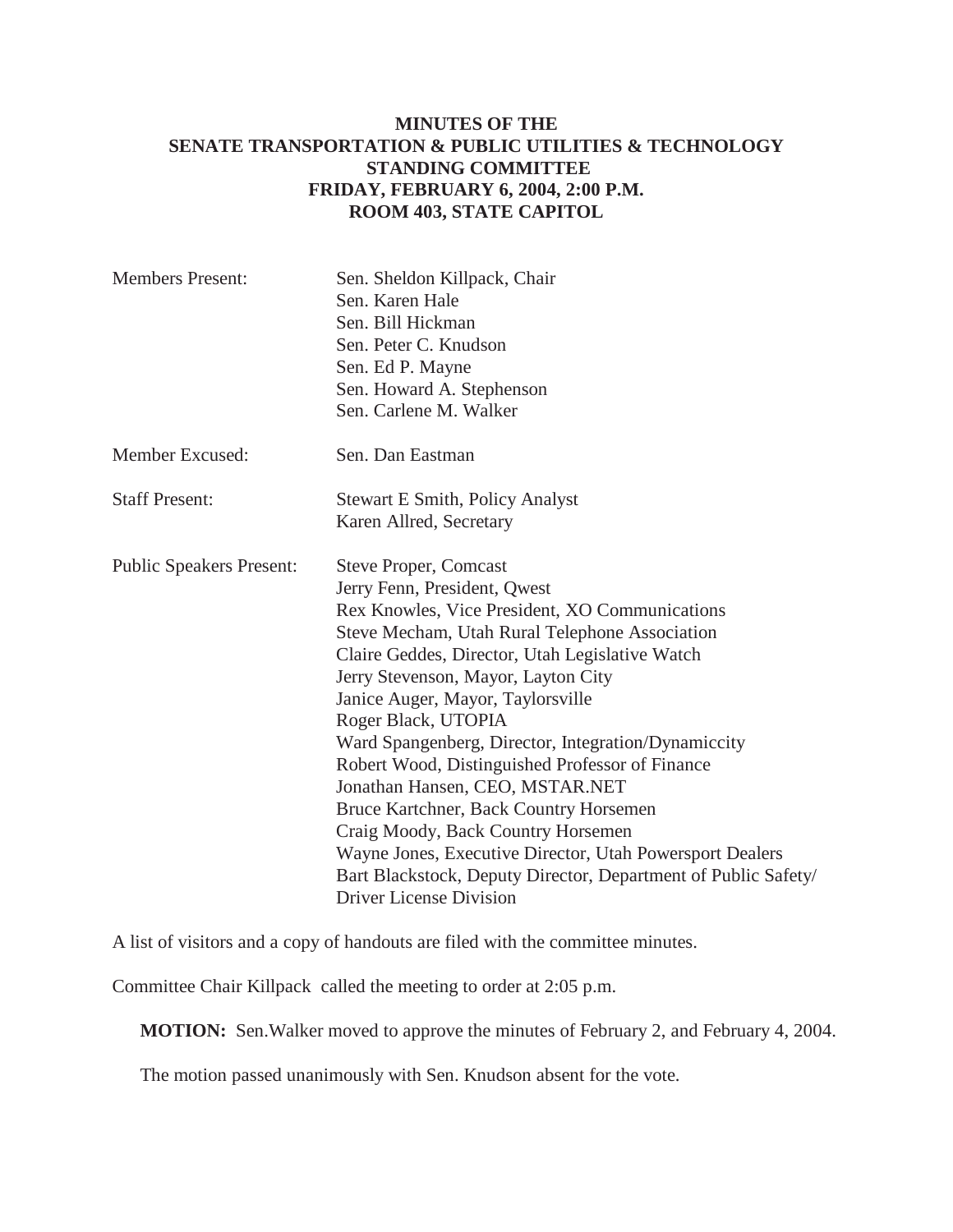Minutes of the Senate Transportation & Public Utilities & Technology Standing Committee February 6, 2004 Page 2

## **1. S.B. 66 Telecommunications Amendments** *(J. Hickman)*

Sen. Hickman explained the bill and handouts were distributed.

Steve Proper, Comcast; Jerry Fenn. Pres., Qwest; Rex Knowles, V.P. XO Communications; Steve Mecham, Utah Rural Telephone Assn.; and Claire Geddes, Dir., Utah Legislative Watch, spoke in support of the bill.

Jerry Stevenson, Mayor, Layton City; Janice Auger, Mayor, Taylorsville; Roger Black, UTOPIA; Ward Spangengerg, Dir., Integration/Dynamiccity; Robert Wood, Distinguished Professor of Finance; and Jonathan Hansen, CEO, MSTAR.NET, spoke in opposition to the bill.

**MOTION:** Sen. Stephenson moved to pass the bill out favorably.

The motion passed with Sens. Hickman, Stephenson, Walker, Hale and Mayne voting in favor of the bill, Sen. Killpack voting in opposition, and Sen. Knudson absent for the vote.

## **2. S.B. 166 Off-highway Vehicle Registration Provisions** *(T. Hatch)*

**MOTION:** Sen. Walker moved to adopt **1st Sub. S.B. 166**.

The motion passed unanimously with Sens. Hickman and Knudson absent for the vote.

The following amendments were distributed:

- *1. Page 4, Lines 100 through 101:*
	- 100 (1) Beginning on **[[ July 1, 2004 ]] January 1, 2005** , the Motor Vehicle Division shall assign an off-highway
	- 101 vehicle registration number to each off-highway vehicle registered under Section 41-22-3.

**MOTION:** Sen. Walker moved to adopt the amendments.

The motion passed unanimously with Sens. Hickman and Knudson absent for the vote.

Sen. Hale suggested to amend the bill as follows;

1. Page 3, Line 84: Reinstate "and" and delete "or"